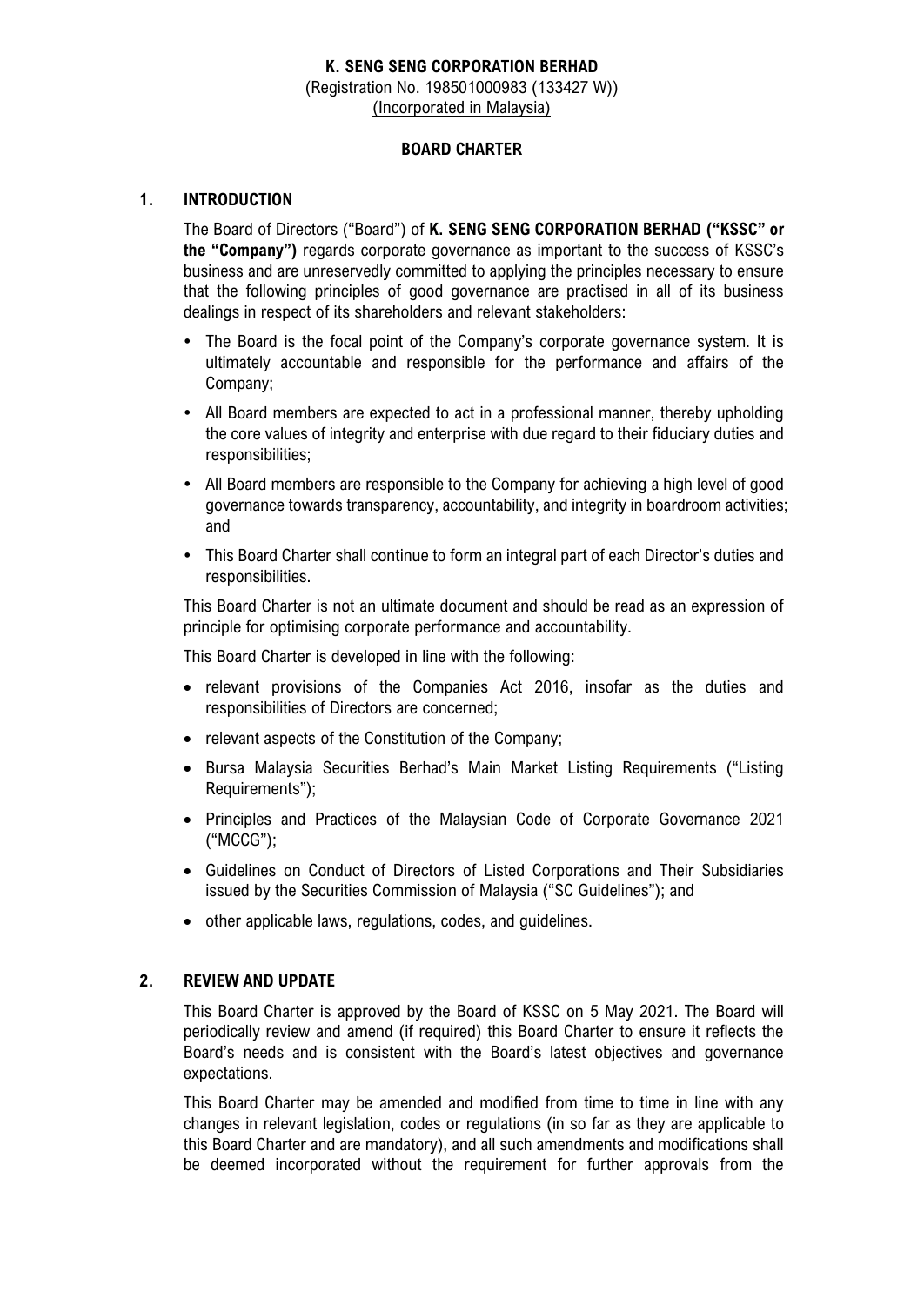Committee and the Board. The Committee and the Board shall thereafter be duly informed of such amendments and modifications.

# **3. OBJECTIVES**

The objectives of this Board Charter are to ensure that all Board members are aware of their duties and responsibilities as Board members and the various legislations and regulations relevant to them being directors of the Company, and that the principles and practices of good corporate governance are applied in all their dealings in respect and on behalf of the Company.

In pursuit of the ideals in this Board Charter, the intention is to exceed "minimum legal requirements" with due consideration on recognised standards of best practices locally and internationally.

This Board Charter shall be publicly available on the Company's corporate website.

# **4. INTERPRETATION**

- **4.1. "Director"** means a director of the Company in accordance with the Companies Act 2016.
- **4.2. "KSSC Group"** or the **"Group"** refers to KSSC and its group of subsidiaries.

## **4.3. Executive Director**

An Executive Director is a Director who is also employed full-time to run the Company's business and is involved in its management activities. They are therefore not independent.

### **4.4. Non-Executive Director**

A Non-Executive Director is a Director of the Company but is not employed by the Company. A Non-Executive Director is not involved in the day-to-day running of the business or the management of the business generally. A Non-Executive Director may be an Independent Director or a Non-Independent Non-Executive Director.

### **4.5. Independent Director**

An Independent Director is one who does not have a relationship with the Company, its related Companies or its officers, that could interfere, or be reasonably perceived to interfere, with the exercise of the Director's independent business judgment.

*"Independent Director" is defined in accordance with Paragraph 1.01 and Practice Note 13 of the Listing Requirements.*

### **4.6. Senior Management**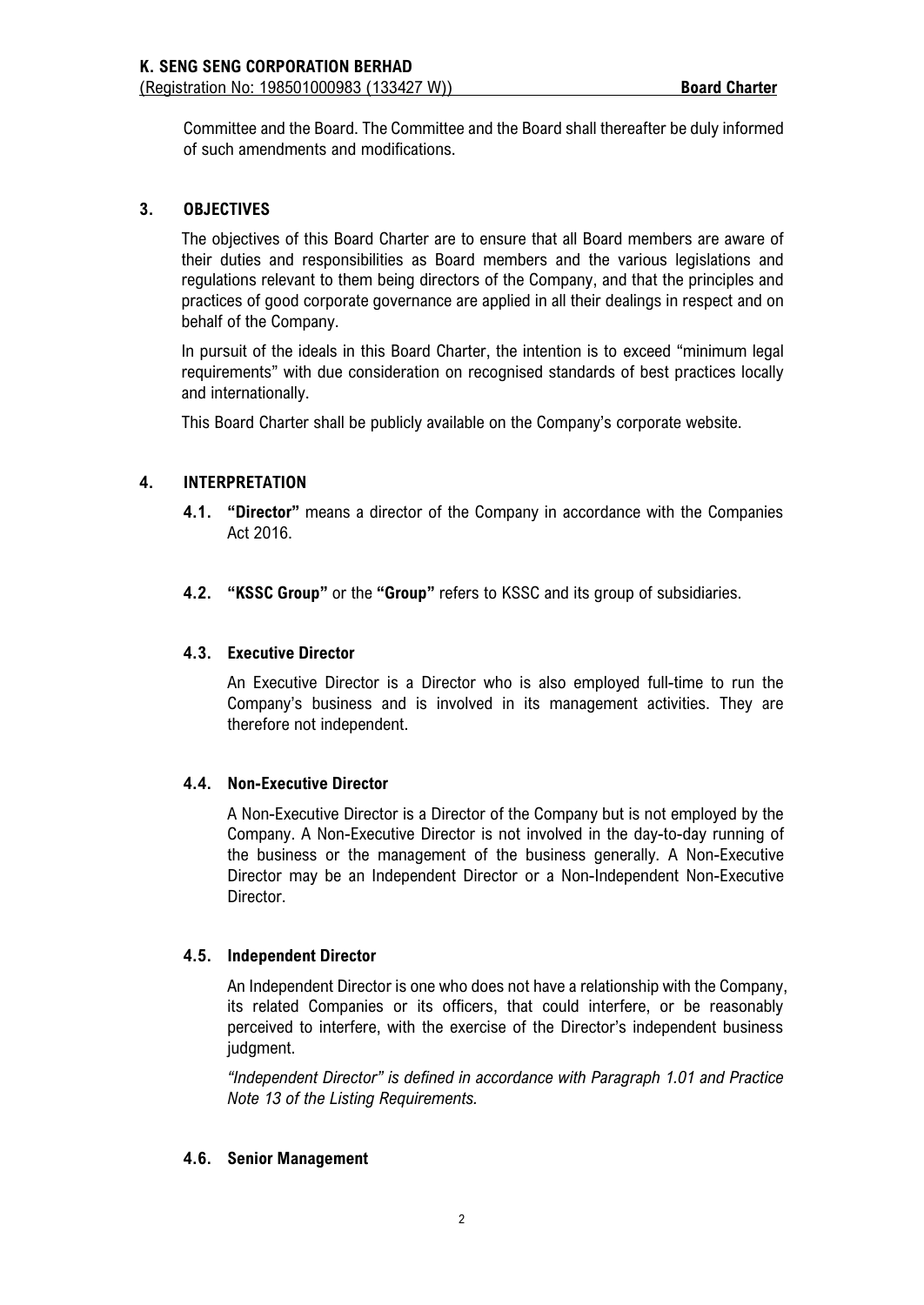Senior Management of the KSSC Group refers to the C-suite personnel and directors of KSSC subsidiaries.

## **4.7. Key Officers**

Key Officers include the chief executive (if not a Director) and the chief financial officer of KSSC. Key Officers are also considered Senior Management of the Group.

## **5. THE BOARD**

### **5.1. The Board's Roles and Responsibilities**

- 5.1.1. The Board is in charge of leading and managing the Company and its business and affairs in an effective and responsible manner. The Company's business and affairs include its investments in the KSSC Group.
- 5.1.2. Each Director has a legal duty to act in good faith and in the best interest of the Company.
- 5.1.3. The Directors, collectively and individually, are aware of their responsibilities to shareholders and stakeholders in relation to the management of the Company's affairs.
- 5.1.4. The principal responsibilities of the Board are as follows:
	- (a) to establish the corporate vision and mission, as well as the philosophy of the Group;
	- (b) to promote, together with Senior Management, good corporate culture within the Group which reinforces ethical, prudent, and professional behaviour;
	- (c) to review and adopt a strategic plan, which shall support long-term value creation and include strategies on economic, environmental, and social considerations underpinning sustainability;
	- (d) to review, challenge, and decide on Management's proposal for the Company, and monitor its implementation by the Management;
	- (e) to oversee and assess the conduct of the business, management performance, and whether the business is being properly managed. This includes overseeing and assessing the performance of the Company's investments and subsidiaries, where subsidiaries and their directors are expected to provide the Company and its Board with any information requested;
	- (f) to ensure there is a sound group-wide framework for risk management and internal controls, including ensuring there is a process to identify, assess, and manage risks and reviewing the adequacy and integrity of the Group's internal controls system;
	- (g) to understand the principal risks of the Company's business and to set the risk appetite within which the Board expects Management to operate;
	- (h) to ensure there is an effective group-wide framework on the corporate governance of the Group, including a code of conduct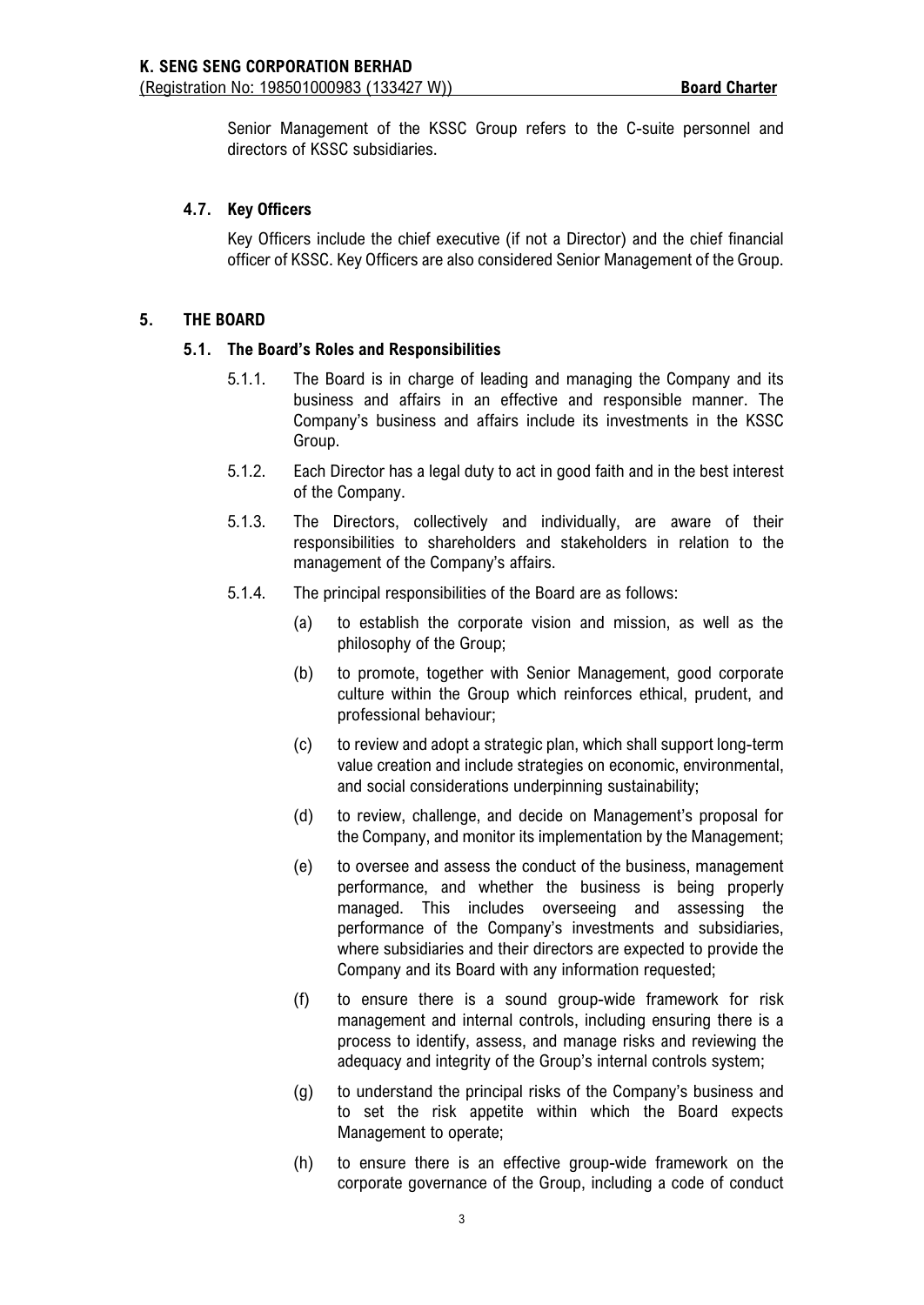and ethics, policies and procedures on anti-corruption, whistleblowing, managing conflict of interest, managing material sustainability risks, and board diversity including gender diversity;

- (i) to keep pace with aspects of governance that encourage enhancement of effectiveness of the Board and management of the Group;
- (j) to ensure the necessary skills, experience, and competence is present at the Board and Senior Management to effectively lead the operations of the Group. This includes having succession planning, including appointing, training, assessing, fixing the compensation of, and where appropriate, replacing Directors and Key Officers;
- (k) to ensure that the Group has in place the necessary policies and procedures to enable effective, transparent, and regular communication with stakeholders;
- (l) to ensure the integrity of the Group's financial and non-financial reporting; and
- (m) to ensure there is an adequate group-wide framework for cooperation and communication between the Company and its subsidiaries to enable it to discharge its responsibilities including oversight of Group financial and non-financial performance, business strategy and priorities, risk management including material sustainability risks, and corporate governance policies and practices.
- 5.1.5. The schedule of matters reserved for the Board's decision is as follows:
	- (a) appointment of Directors to fill casual vacancies;
	- (b) recommendation for the re-election and re-appointment of Directors for shareholders' approval at General Meetings;
	- (c) appointment of Key Officers and nominee directors representing KSSC at subsidiary boards;
	- (d) appointment and removal of Company Secretary(ies);
	- (e) establishment of Board Committee(s) and specific terms of reference and appointment of Directors to Board Committee(s);
	- (f) recommendation of fees of Directors and any benefits payable to Directors for approval at the general meeting;
	- (g) approval of individual remuneration package for Executive Directors, including salary and bonuses but apart from elements requiring shareholders' approval;
	- (h) review and approval of the Company's strategic plan and annual budget;
	- (i) approval of significant commitment, investment or divestiture in a company, business, property, or undertaking by the Company or its subsidiaries;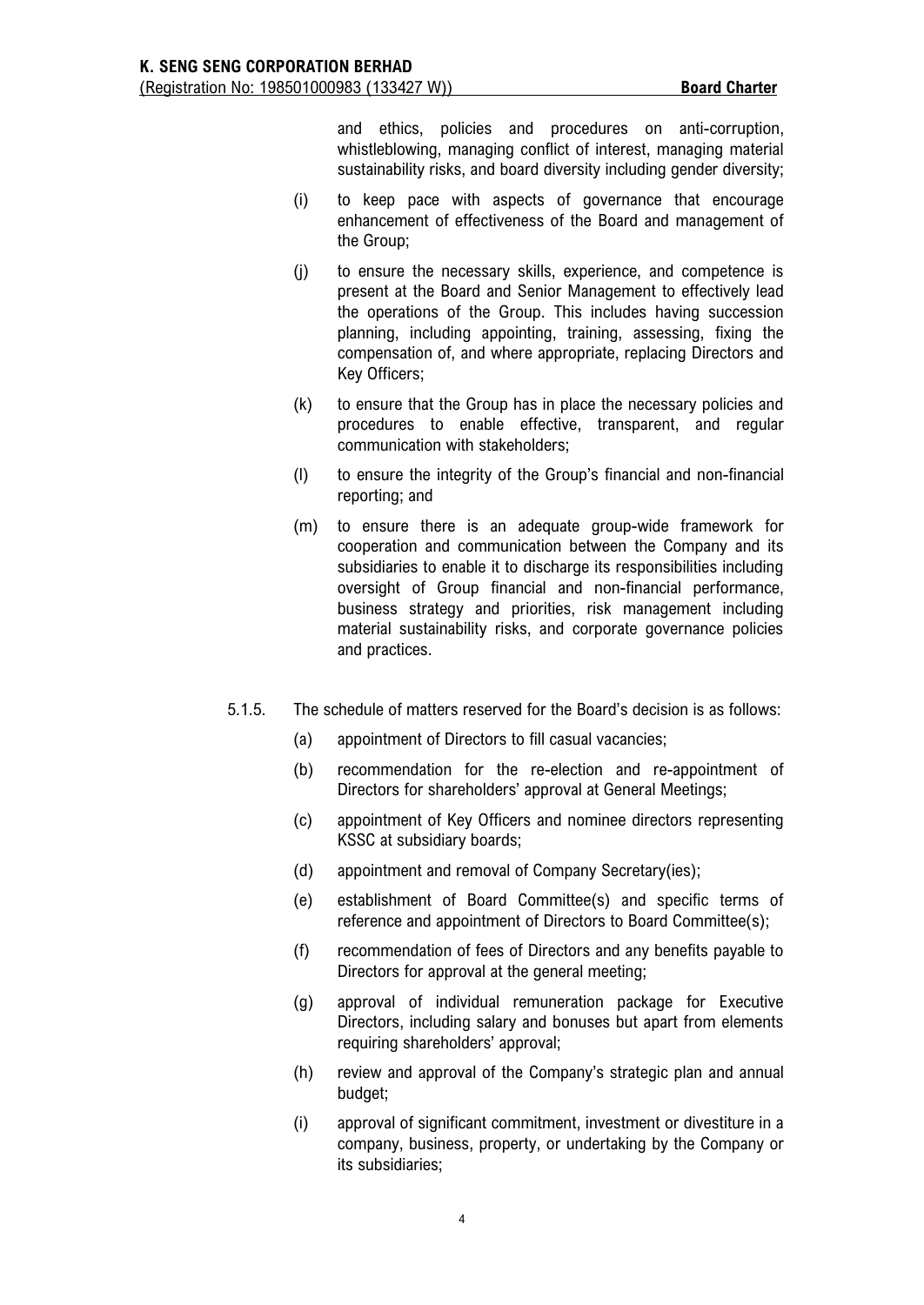- (j) approval of major changes to the principal activities of the Company or its subsidiaries;
- (k) approval of the Group's treasury policies and the Company's bank mandates;
- (l) approval of limits of authority for the Group and group-wide policies;
- (m) approval of financial statements and their release or submission to authorities;
- (n) approval of Company annual report as required by the Listing Requirements;
- (o) approval of interim dividends for payment and the recommendation of final dividend or other distribution for shareholders' approval;
- (p) adoption of accounting policies in line with the Malaysian Financial Reporting Standards and other applicable standards across the Group;
- (q) review the effectiveness of the Group's system of risk management and internal controls via the relevant Board Committee(s);
- (r) granting of power of attorney by the Company and its subsidiaries;
- (s) recommendation for changes in the Company's Constitution;
- (t) change in financial year-end;
- (u) recommendation for purchase of own shares by the Company; and
- (v) recommendation for issuance of debt instruments by the Company and its subsidiaries.

In relation to Subparagraphs 5.1.5(a) and 5.1.5(b) above, the Board shall only recommend the appointment, re-appointment, election, and reelection of Directors based on satisfactory evaluation of the Director's performance and contribution to the Board.

### **5.2. Board Structure, Composition, and Balance**

- 5.2.1. The Regulations governing the management of KSSC are found in the Company's Constitution which stipulates among others: the appointment and number of Directors; the election of a Chairman of the Board who will preside at all Board meetings; the appointment of Group Managing Director and rotation of Directors, etc.
- 5.2.2. Although the Board is made up of a variety of Directors with different roles and responsibilities, there is no distinction in their accountabilities to the Company on the basis of Companies Act 2016.
- 5.2.3. The Board shall have the size and composition which enables effective deliberation and the provision of stewardship to the Company. The Board is the Company's decision-making body. It is therefore imperative that the Board should be sized in a manner most effective to facilitate decision-making and deliberation.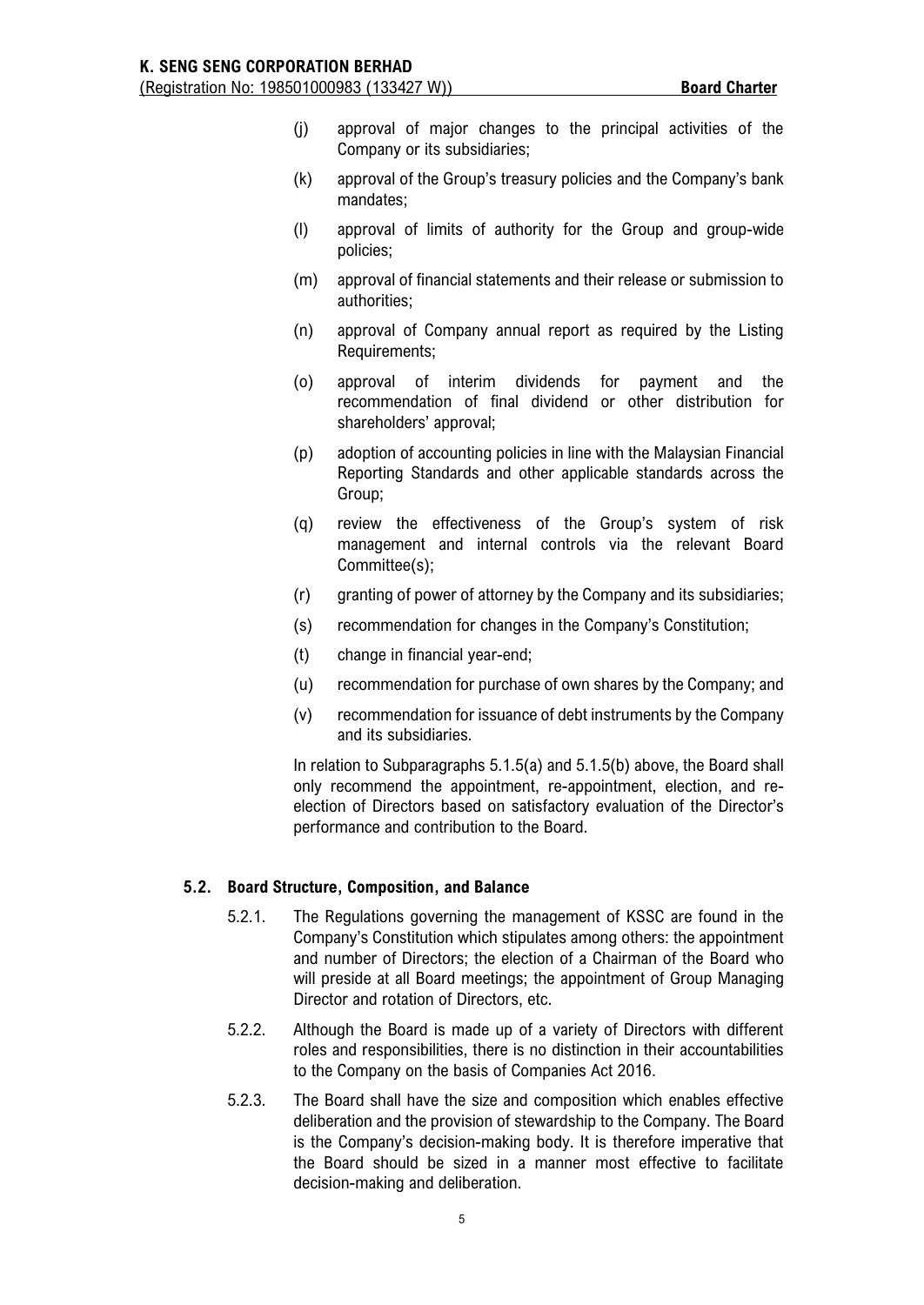- 5.2.4. The Board shall ensure its composition considers the following elements:
	- (a) independence;
	- (b) diversity in terms of mix of skills, experience, age, cultural background, and gender. The Board shall have a diversity of gender in its composition and have at least 1 female member (by 1 June 2023);
	- (c) business acumen;
	- (d) the requisite knowledge, skillsets and experience; and
	- (e) the qualities of directors in terms of a Director's character, experience, competency, integrity, and time commitment to discharge their role as a Director.
- 5.2.5. In order to ensure the Directors possess the relevant skills and knowledge required to meet the current needs of the Board, all Directors shall ensure they undergo ongoing training to:
	- (a) develop and maintain the skills required for the effective functioning of the Board; and
	- (b) kept abreast of relevant development, knowledge, and updates on issues relevant to the Company's business, industry, and the Board's functions, including sustainability issues, risks, and opportunities (such as climate change).
- 5.2.6. The Board shall ensure all directors of KSSC Group satisfy the KSSC Group's Fit and Proper Policy which shall serve a basis for the appointment, re-appointment, election, and re-election of KSSC Group directors.

### 5.2.7. **Independence at the Board**

- 5.2.7.1. A strong and independent element on the Board should be present for the exercise of independent objective judgment. No individual or small group of individuals should be allowed to dominate the Board's decision-making process.
- 5.2.7.2. The Company shall aim to have at least half of the Board comprising Independent Directors, but at a minimum, 1/3 or a number nearest to 1/3 in accordance with the Listing Requirements.
- 5.2.7.3. The tenure of an Independent Director shall not exceed a cumulative term limit of nine years.

If the Board intends to retain an Independent Director beyond nine years, it should justify and seek annual shareholders' approval through a two-tier voting process in accordance with **Practice 5.3** of the MCCG.

Without shareholders' approval, an Independent Director may continue to serve on the Board as a Non-Independent Director upon the completion of nine years.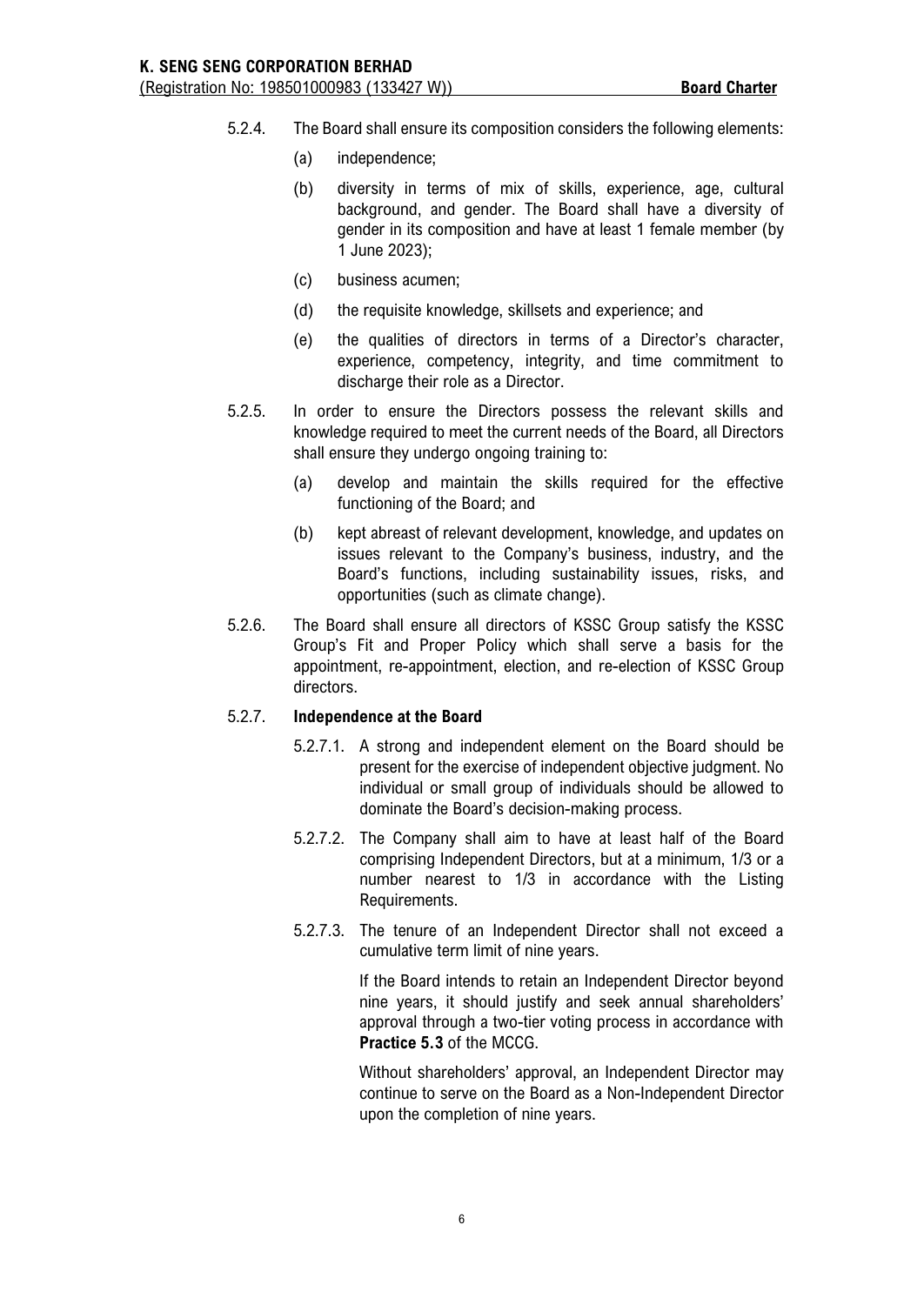# **5.3. Responsibilities of Directors, Chief Executive Officer, and the Company Secretary(ies)**

### 5.3.1. **Directors**

*Consistent with the SC Guidelines, in relation to Paragraphs 5.3.1 of this Board Charter, Directors include the directors, the chief executive, chief financial officer, and any other person primarily responsible for the operations or financial management of KSSC, by whatever name called.*

- 5.3.1.1. A Director shall exercise his/her powers for a proper purpose and in good faith in the best interest of the company in which he/she sits as a director.
- 5.3.1.2. In directing or managing the business and affairs of the company he/she sits in, a Director shall exercise reasonable care, skill, and diligence by:
	- (a) applying the knowledge, skill, and experience which may reasonably be expected of a director having the same responsibilities; and
	- (b) applying any additional knowledge, skill, and experience which he/she has.
- 5.3.1.3. All Directors of the Company shall act and carry out his/her duties and responsibilities in line with the **Code of Ethics and Conduct for Directors** of the Group and applicable laws and regulations (including, amongst others, the Companies Act 2016, Capital Markets and Services Act 2007, and the Listing Requirements).

# 5.3.2. **Non-Executive Directors – including Independent Non-Executive Directors and Non-Independent Non-Executive Directors**

The roles of the Non-Executive Directors largely encompass the monitoring of the Group's performance and contributing to the development of the Company strategy, as follows:

- (a) strategy: constructively challenge and contribute to the development of Company strategy; and
- (b) performance: oversee the performance of Management in meeting the agreed and Board-approved goals and objectives and monitoring the reporting of performance.

### 5.3.3. **Executive Directors**

- 5.3.3.1. Executive Directors are responsible for the effective implementation of the Company strategic plans as approved by the Board.
- 5.3.3.2. Executive Directors serve as a conduit between the Management and the Board.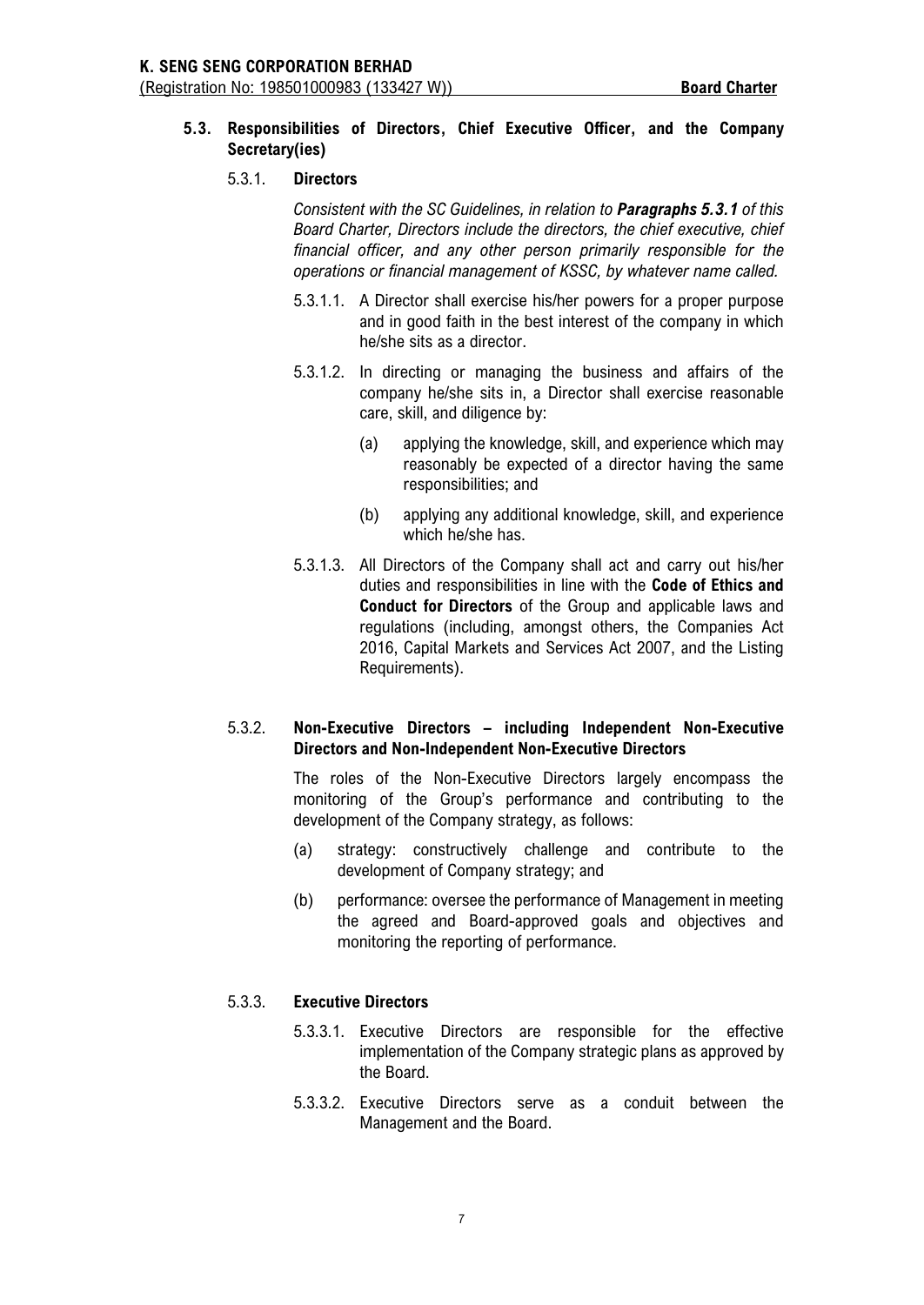# 5.3.4. **Board Chairman**

- 5.3.4.1. The Board shall appoint a Board Chairman from amongst its members. The Board shall strive to have a Board Chairman who is not the Group Managing Director, the Audit Committee Chairman, or the Senior Independent Director of the Company.
- 5.3.4.2. The Board Chairman shall be responsible for instilling good corporate governance practices, leadership, and effectiveness of the Board.
- 5.3.4.3. The roles and responsibilities of the Board Chairman include the following:
	- (a) to preside at Board and general meetings and to ensure compliance of the proceedings thereof;
	- (b) to provide leadership to the Board for the effective performance of its responsibilities;
	- (c) to set the Board agenda, in conjunction with the Company Secretary(ies), and to ensure that all Board members receive complete and accurate information in a timely manner;
	- (d) to lead Board meetings and discussions;
	- (e) to manage Boardroom dynamics by ensuring that no Board member dominates discussions, encouraging active participation at Board meetings, and allowing dissenting views to be freely expressed and considered;
	- (f) to manage Board conflicts and disagreement;
	- (g) to manage the interface between the Board and the Management;
	- (h) to act as a spokesperson for the Board and ensure appropriate steps are taken to provide effective communication with stakeholders and that their views are communicated to the Board; and
	- (i) to lead the Board in establishing and monitoring good corporate governance practices in the Company.
- 5.3.4.4. The Board Chairman could be a member of the Audit and Risk Management Committee, Nomination Committee, or the Remuneration Committee with the departure from MCCG recommendation (if required).

### 5.3.5. **Senior Independent Director**

- 5.3.5.1. The Board shall strive to identify amongst its Independent Directors a Senior Independent Director.
- 5.3.5.2. The roles and responsibilities of the Senior Independent Directors are as follows:
	- (a) to act as a sounding board for the Board Chairman, serving as a contact for consultation and direct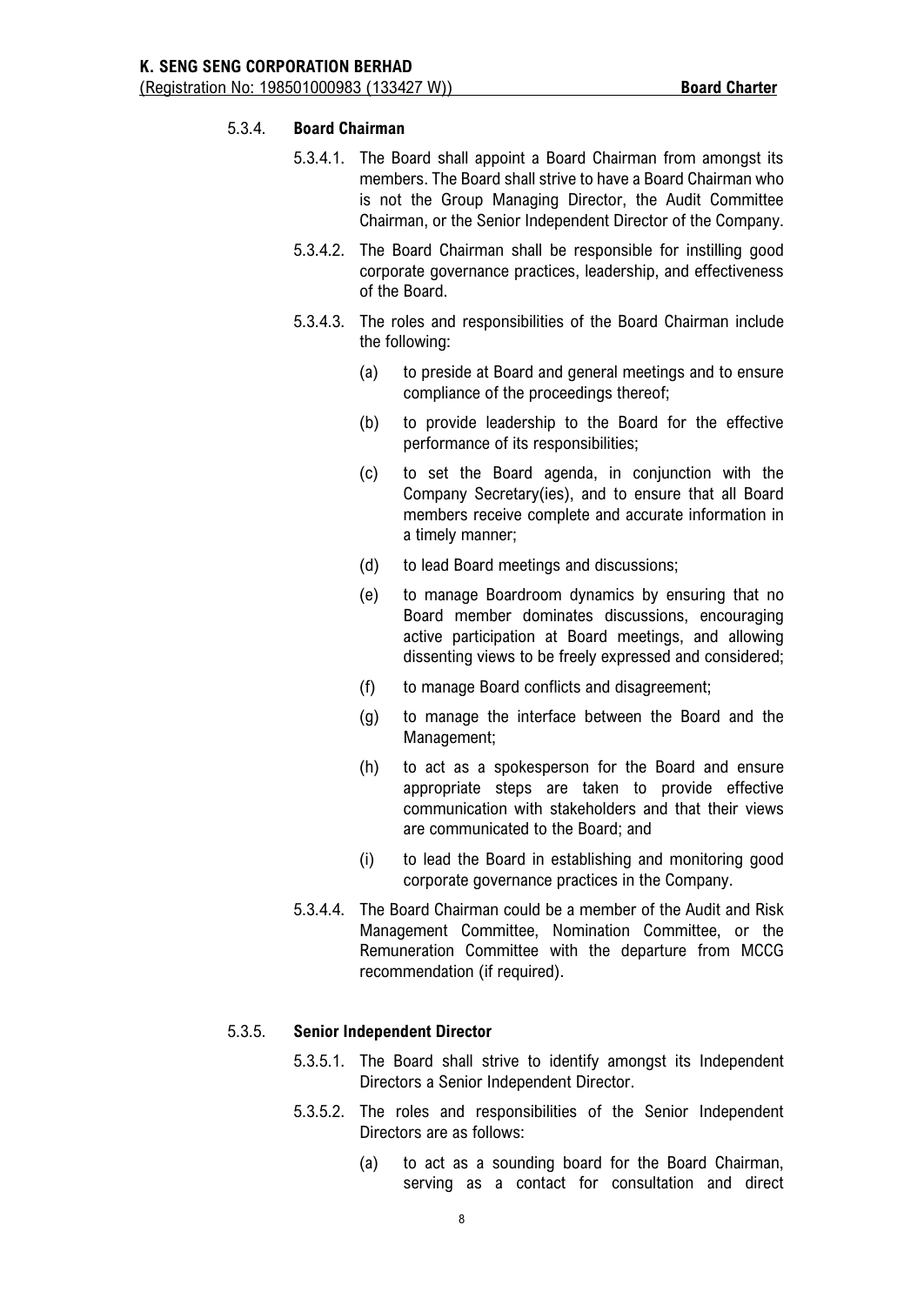communication on areas that cannot be resolved through normal channels of contact with the Board Chairman and the Group Managing Director;

- (b) to serve as a principal conduit between the Directors and the Board Chairman, especially on sensitive issues; and
- (c) to act as a point of contact for shareholders and other stakeholders.

# 5.3.6. **Group Managing Director**

- 5.3.6.1. The Group Managing Director is responsible for the day-to-day management of the Company and leading the Executive Director and Senior Management in carrying out their responsibilities in relation to the implementation of the Company strategic plans as approved by the Board. The Group Managing Director is responsible in the delegation of job, roles, and responsibilities to the Executive Directors and Senior Management personnel in mandated tasks and special projects, as and when the need arises. The Group Managing Director is also responsible and assume authority in overseeing directors of the Group's subsidiaries and to task the individual directors with specific performance target. The Group Managing Director shall be the final decision-making authority on all day-to-day operations.
- 5.3.6.2. The Group Managing Director is responsible for providing leadership to the Management. The Board holds the Group Managing Director accountable for the performance of the Executive Directors and Senior Management's, as well as the performance of the subsidiaries within the Group. The Group Managing Director shall have the ultimate authority on all recruitment and termination matters apart from those reserved for the Board, and in the event of need, to veto decision made by the lower Management.
- 5.3.6.3. Besides the above, the roles and responsibilities of the Group Managing Director include the following:
	- (a) to lead the Group in meeting the Company's corporate vision and mission, as well as its philosophy;
	- (b) to maintain conducive workplace environment which demonstrates the organisation culture and values and to protect the Group's reputation in its markets;
	- (c) to prepare and recommend strategic plans, and to review strategic plans from the Executive Directors and subsidiary directors before recommending them for the Board's review and approval;
	- (d) to prepare and propose significant transactions or plans, including acquisitions or investments, to the Board for review and approval, and to implement the approved transactions or plans as approved by the Board;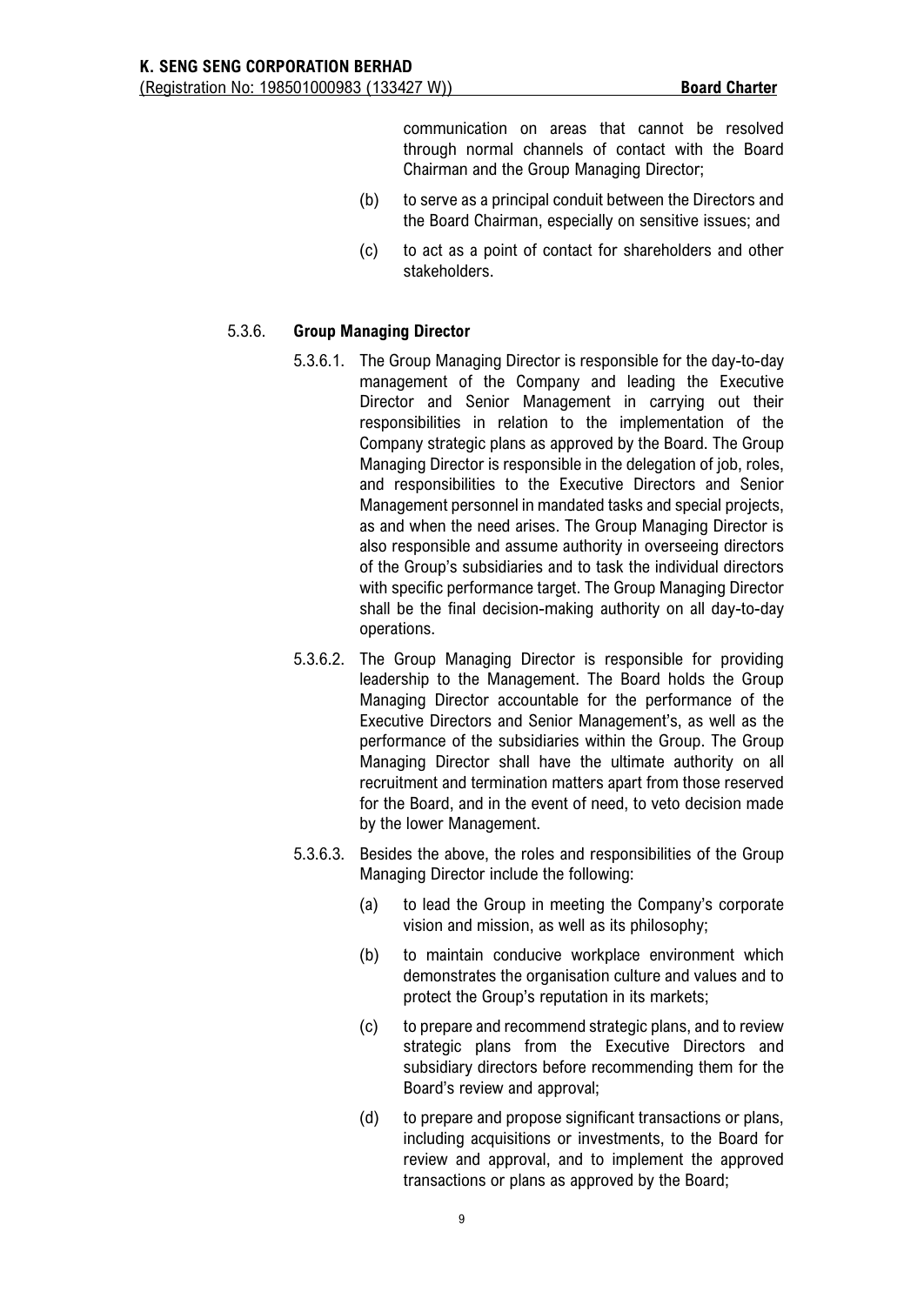- (e) to implement strategic plans of the Group as approved by the Board or other plans or initiatives as decided by the Board or the Board Committees;
- (f) to execute the approved budget and capital expenditure prudently according to the approved authority limits;
- (g) to ensure the proper management (including operational planning) of the Group's business and to be accountable for the Group's operational and non-financial and financial performance;
- (h) to establish and maintain a sound framework for risk management and internal controls for the Group and, together with the Chief Financial Officer or its equivalent, to provide assurance to the Board on the effectiveness and integrity of the risk management and internal control systems of the Group;
- (i) to ensure the establishment and maintenance of an organisational structure which considers effective management of the Group's businesses and succession planning;
- (j) to promote communications internally and externally with stakeholders of the Group;
- (k) to oversee the carrying out of the Company's corporate social responsibilities through appropriate engagements or programs for shareholders, staff, customers, suppliers, partners and regulatory/official bodies;
- (l) to assist the Chairman in drawing up the agenda for Board meetings by providing input in relation to important strategic issues faced by the Group; and
- (m) to highlight and update the Chairman on complex or sensitive issues which may affect the Group and to maintain regular dialogue with the Board Chairman.

# 5.3.7. **Chief Executive Officer**

- 5.3.7.1. Assists the Group Managing Director in ensuring adequate and effective policies and procedures, including internal controls, are in place to support the Group's business, including business strategy and day-to-day operations. This includes assisting the Group Managing Director in establishing and maintaining a sound framework for risk management and internal controls for the Group.
- 5.3.7.2. Assists the Group Managing Director in the development and implementation of business strategy. This includes looking into business opportunities in other sectors.
- 5.3.7.3. Oversees the effective functioning and maintenance of the organisation structure, considering how the structure supports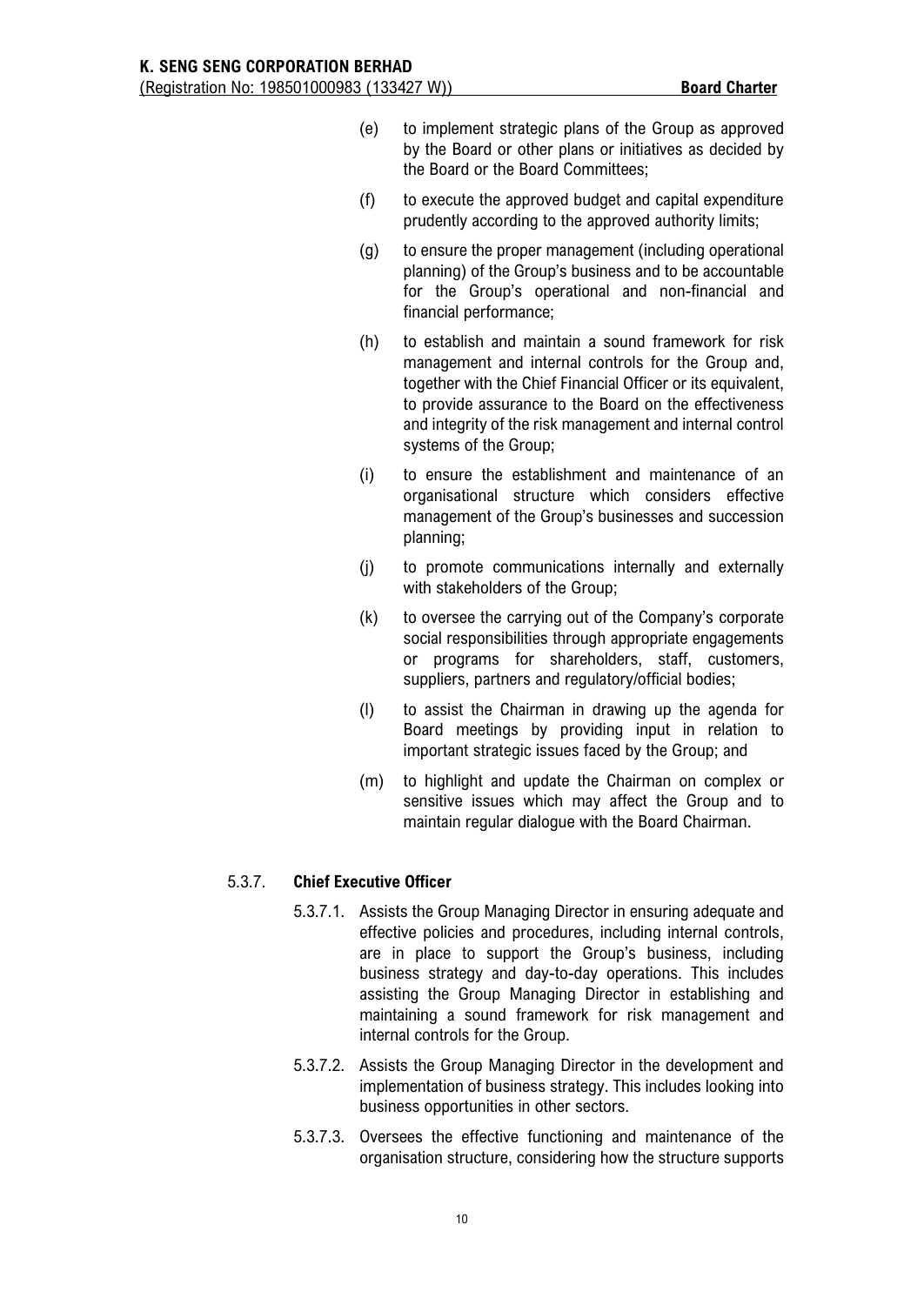the short- and long-term needs of the Group including succession planning of Senior Management.

- 5.3.7.4. Oversees the support functions of the Group (including but not limited to the Human Resources, IT, Administration, and Legal and Compliance functions).
- 5.3.7.5. Oversees the carrying out of internal and external communication with stakeholders of the Group.
- 5.3.7.6. Acts as a spokesperson for the Group.
- 5.3.7.7. Assists the Group Managing Director in carrying out and delivering the Group's corporate social responsibilities.

#### 5.3.8. **Company Secretary(ies)**

- 5.3.8.1. The appointment of Company Secretary(ies) is the responsibility of the Board. The removal of Company Secretary(ies) shall also be a matter of the Board's decision.
- 5.3.8.2. Company Secretary(ies) shall be suitably qualified and competent to provide sound governance advice, ensure adherence to rules and procedures, and advocate adoption of corporate governance best practices, at minimum, in accordance with the Companies Act 2016 and the Listing Requirements.
- 5.3.8.3. Board members shall have unrestricted access to the professional advice and services of the Company Secretary(ies).
- 5.3.8.4. The roles and responsibilities of the Company Secretary(ies) include the following:
	- (a) to manage all Board and Board Committee meetings' logistics, to attend and record minutes for all Board and Board Committee meetings, and to facilitate Board communications, including:
		- ensuring timely dissemination of notice of meeting and agenda, including meeting papers and relevant information pertaining to matters scheduled for deliberation;
		- ensuring Board and Board Committee procedures and rules are observed;
		- ensuring proper and accurate comprehensive minutes documenting the meeting deliberations, considerations, and conclusions, including dissenting views and the person who raised them; and
		- meeting minutes are circulated in a timely manner.
	- (b) to advise the Board and Board Committees on their roles and responsibilities and relevant compliance matters pertaining to applicable laws and regulations, including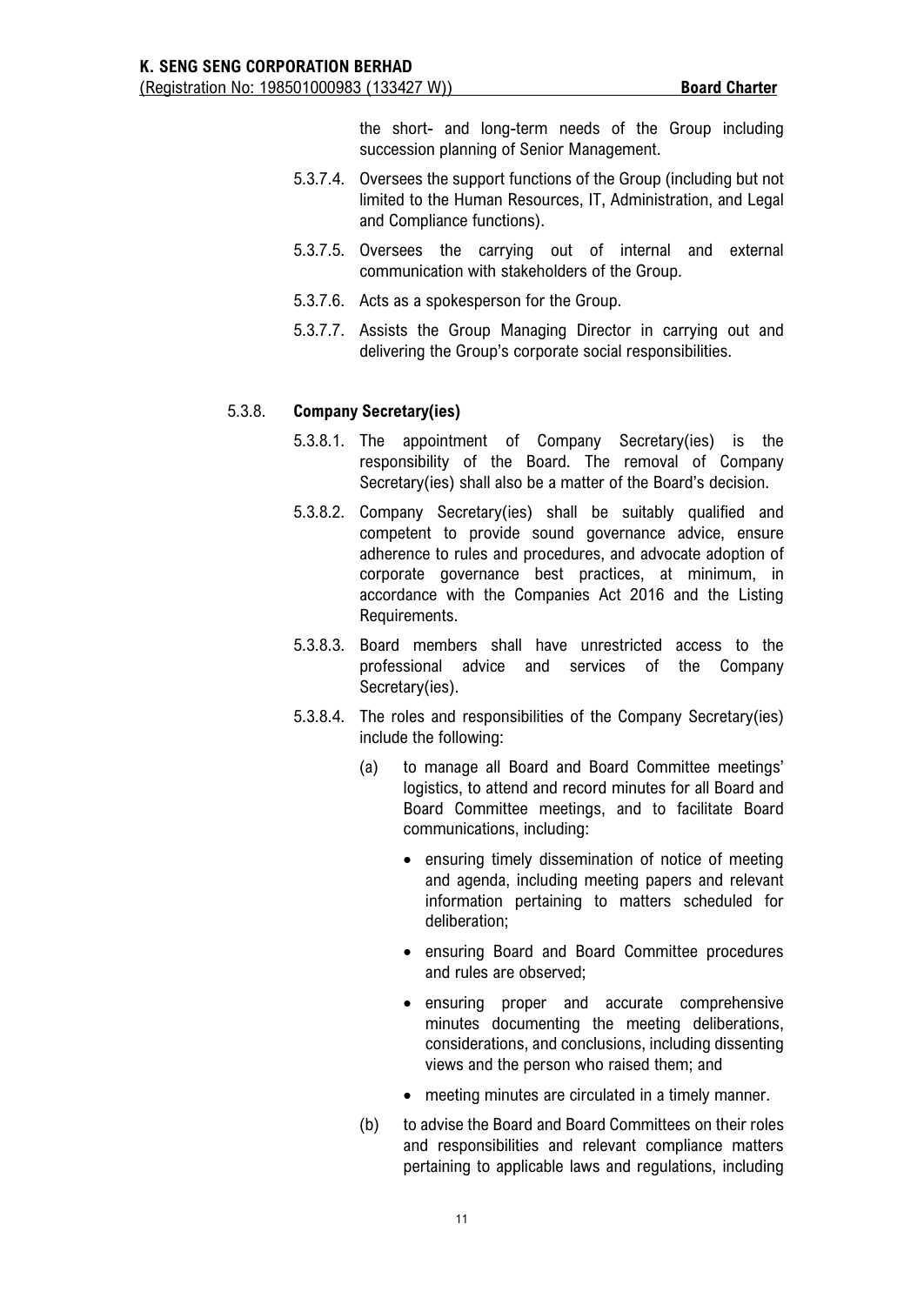the Companies Act 2016, Listing Requirements, and the MCCG;

- (c) to ensure Board proceedings, processes, and procedures comply with the laws and regulations and policies and procedures adopted by the Board;
- (d) to facilitate the orientation of new Directors and to assist the facilitation of relevant training and development of Directors;
- (e) to advise the Board on matters pertaining to corporate disclosures and compliance with applicable company and securities regulations and the Listing Requirements, including, but not limited to:
	- disclosure of interest in securities;
	- disclosure of any conflict of interest situations or related party transactions;
	- prohibition on dealing in securities;
	- restriction on disclosure of price-sensitive information; and
	- quarterly, annual, and immediate announcements required by the Listing Requirements.
- (f) to manage processes pertaining to general meetings;
- (g) to monitor corporate governance developments, to update the Board, and to assist the Board in applying governance practices to meet the Board's needs and stakeholders' expectations; and
- (h) to serve as a focal point for stakeholders' communication and engagement on corporate governance issues.

# **5.4. Board Committees**

- 5.4.1. To assist the Board in discharging its duties and responsibilities, the Board has established the following Board Committees, each of which has its own terms of reference, as approved by the Board, to deal with its authority and duties.
- 5.4.2. The Board Committees established by the Board are as follows:
	- 5.4.2.1. **Audit and Risk Management Committee –** assists the Board on matters pertaining to audit activities, liaising with external auditors in relation to financial reporting and internal auditors in relation to assurance over the effectiveness and integrity of the Group's internal control and risk management systems, related party transactions and conflict of interest situations, and risk management activities of the Group;
	- 5.4.2.2. **Nomination Committee –** assists the Board on matters pertaining to the selection, appointment, and assessment and development of Directors and Senior Management; and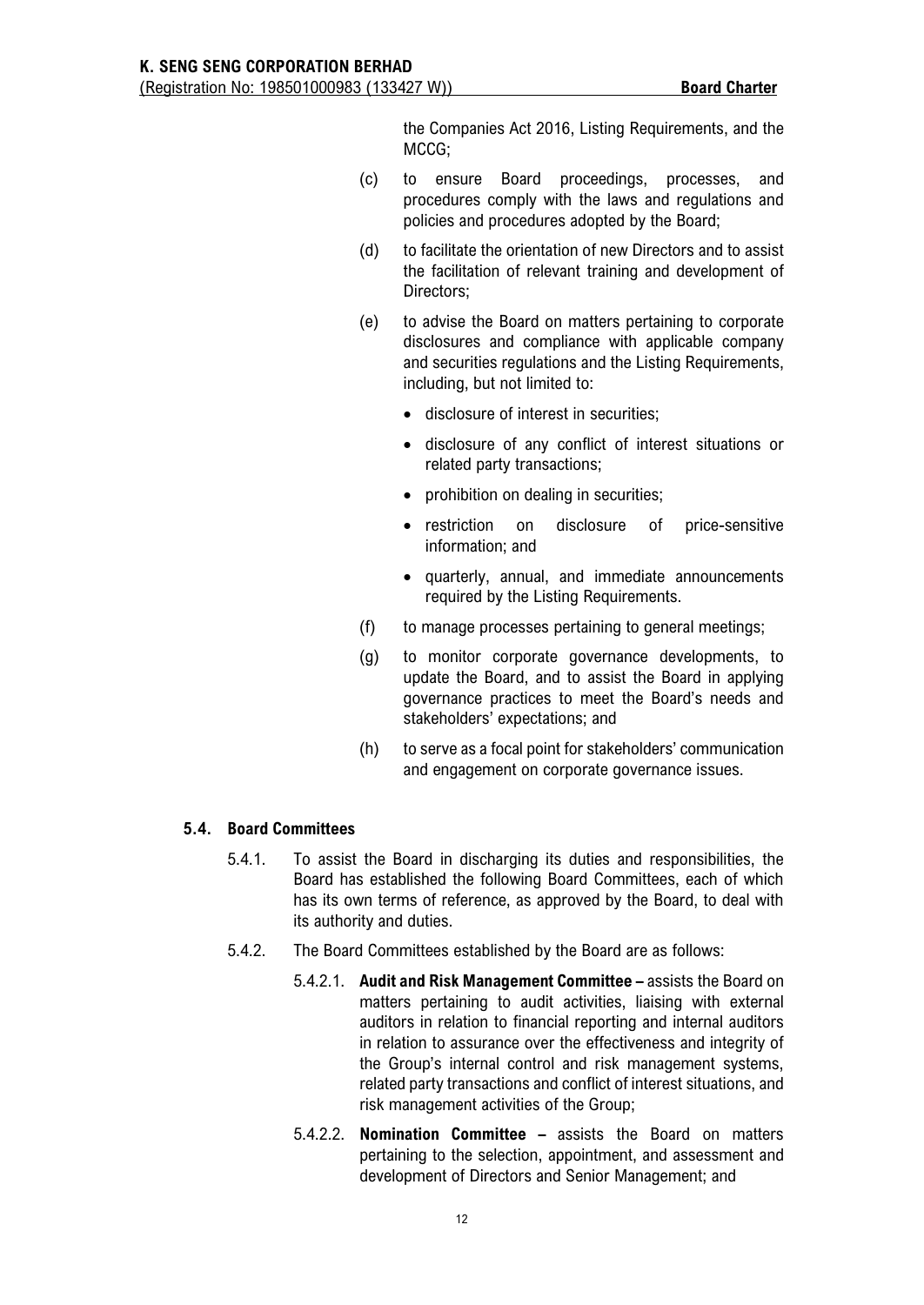- 5.4.2.3. **Remuneration Committee –** assists the Board on matters pertaining to the remuneration of Directors and Senior Management**.**
- 5.4.3. The Board may establish additional Board Committees to assist in its discharging of duties and responsibilities as deemed necessary.

# **6. DIRECTORS' CONFLICT OF INTEREST AND EXTERNAL COMMITMENTS**

*Consistent with the SC Guidelines, in relation to Paragraphs 6 of this Board Charter, Directors include the directors, the chief executive, chief financial officer, and any other person primarily responsible for the operations or financial management of KSSC, by whatever name called.*

## **6.1. Conflict of Interest**

- 6.1.1. A Director who is in any way, whether directly or indirectly, interested in a contract or proposed contract or arrangement with the Group shall, as soon as practicable after the relevant facts have come to the Director's knowledge, declare the interest to the Board. A Director shall also disclose to the Board any other actual, potential, or perceived conflict of interest situations, arrangements, or transactions, including, but not limited to, related party transactions and conflict of interest with the Group involving a person or corporation related to the Director. The declaration of interest shall, at a minimum, be in line with the Companies Act 2016, the Listing Requirements, and applicable laws and regulations.
- 6.1.2. The Director shall not vote regarding any contract or proposed contract or arrangement in which he has, directly or indirectly, an interest. Such abstention shall be, at minimum, in line with the Companies Act 2016, the Listing Requirements, and applicable laws and regulations.
- 6.1.3. Generally, declaration of conflict of interest shall be disclosed to the Board, stating the fact, nature, character, and extent of the interest.
- 6.1.4. The Audit and Risk Management Committee shall review all conflict of interest situations declared.
- 6.1.5. Any conflicted Director shall abstain from deliberation and voting on the conflicted contract, proposed contract, or arrangement and they are encouraged to excuse themselves from the meetings during the relevant deliberation and voting.
- 6.1.6. All declarations of conflict of interest situations are to be documented in minutes, including:
	- (a) the fact, nature, character, and extent of the interest;
	- (b) the conflicted Director;
	- (c) whether the conflicted Director abstained from deliberation and voting; and
	- (d) whether the conflicted Director excused themselves from the meeting.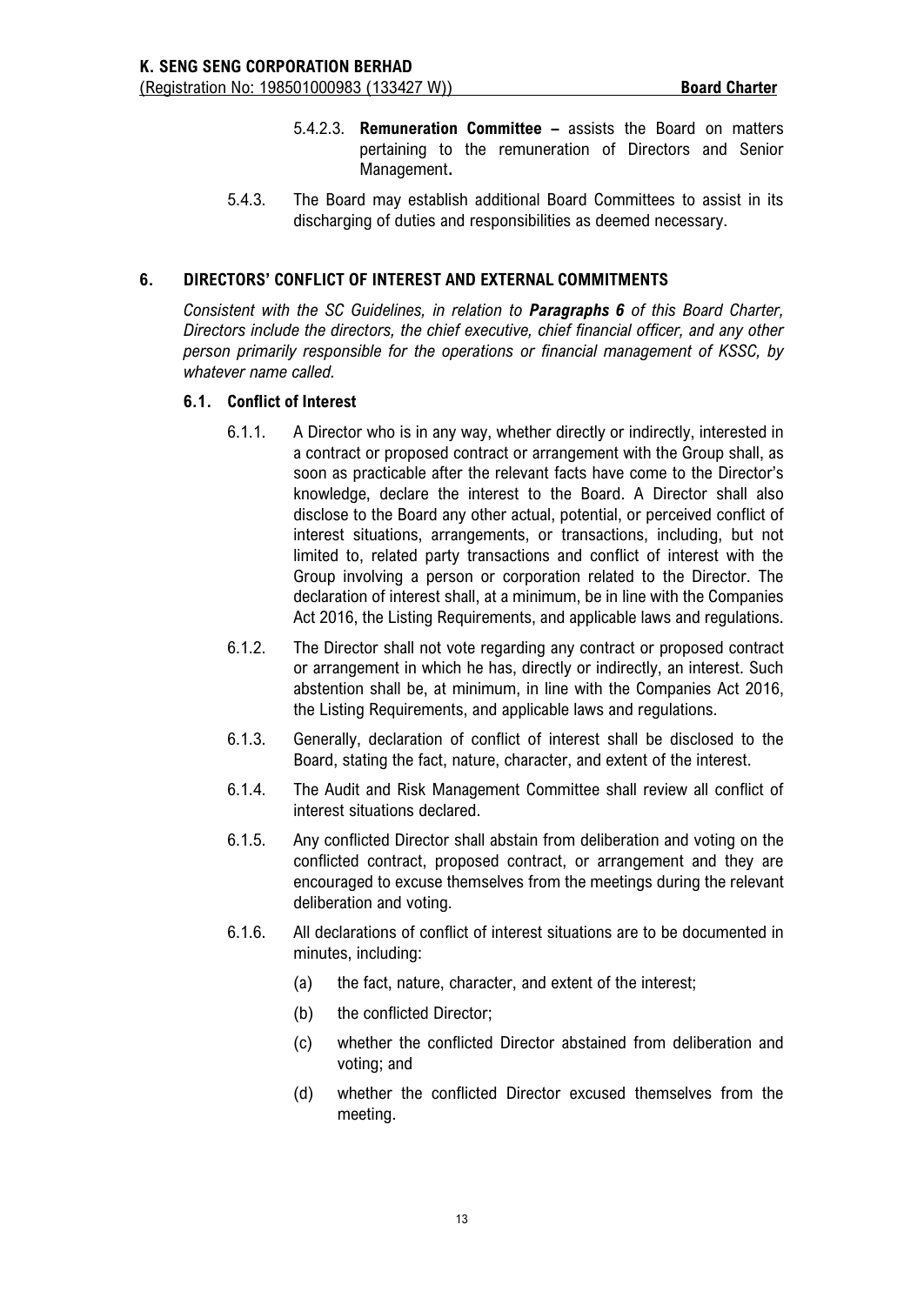- 6.1.7. At all times, especially where a conflict of interest situation is present, a Director shall exercise its powers for a proper purpose and in good faith in the best interest of the company.
- 6.1.8. A Director appointed by virtue of his/her position as representative of a shareholder must act in the best interest of the company in which he/she sits as a director. In the event of any conflict between his/her duty to act in the best interest of the company and his duty to his/her nominator, he/she must not subordinate his duty to act in the best interest of the company to his/her nominator.
- **6.2.** Directors shall not hold more than 5 directorships in listed issuers. Prior to accepting any new directorship, Directors shall notify the Board Chairman, including an indication of time that will be spent on the new commitment.
- **6.3.** All Directors shall devote sufficient time to carry out their responsibilities, on top of attending meetings of the Board and Board Committees.

# **7. APPOINTMENT, TRAINING, PERFORMANCE, AND REMUNERATION OF DIRECTORS AND SENIOR MANAGEMENT**

# **7.1. Appointment and Training of Directors and Senior Management**

- 7.1.1. The appointment of a Director and Key Officers is a matter for consideration and/or decision by the Board.
- 7.1.2. Directors and Key Officers shall have the character, experience, integrity, competence, and time commitment to discharge their roles and responsibilities. Nomination of Director and Key Officers Senior Management shall consider the overall diversity of the corporate governance of the Group, with due regard for diversity in skills, experience, age, cultural background and gender.
- 7.1.3. The appointment of any Executive Director or Managing Director of KSSC shall be for a fixed term not exceeding three years at any one time with power to re-appoint, remove or dismiss thereafter.
- 7.1.4. Procedures pertaining to the nomination and selection of Directors and Senior Management personnel are stipulated in the **Terms of Reference of the Nomination Committee**.
- 7.1.5. All newly appointed Directors shall undergo induction programmes adopted by the Board to enable them to familiarise themselves with the business and the workings of the Company.
- 7.1.6. In addition to the Mandatory Accredited Programme ("MAP") as required by Bursa, Directors are required to undergo continuous education and training programmes, such as courses or seminars, at periodic intervals to keep themselves updated on developments relevant to the Directors in discharging their duties and responsibilities, including corporate governance matters and technical matters.
- 7.1.7. Training attended by Directors for the financial year under review shall be disclosed in the Annual Report. In special circumstances, valid justifications for not attending any training by a Director for the financial year under review shall also be disclosed.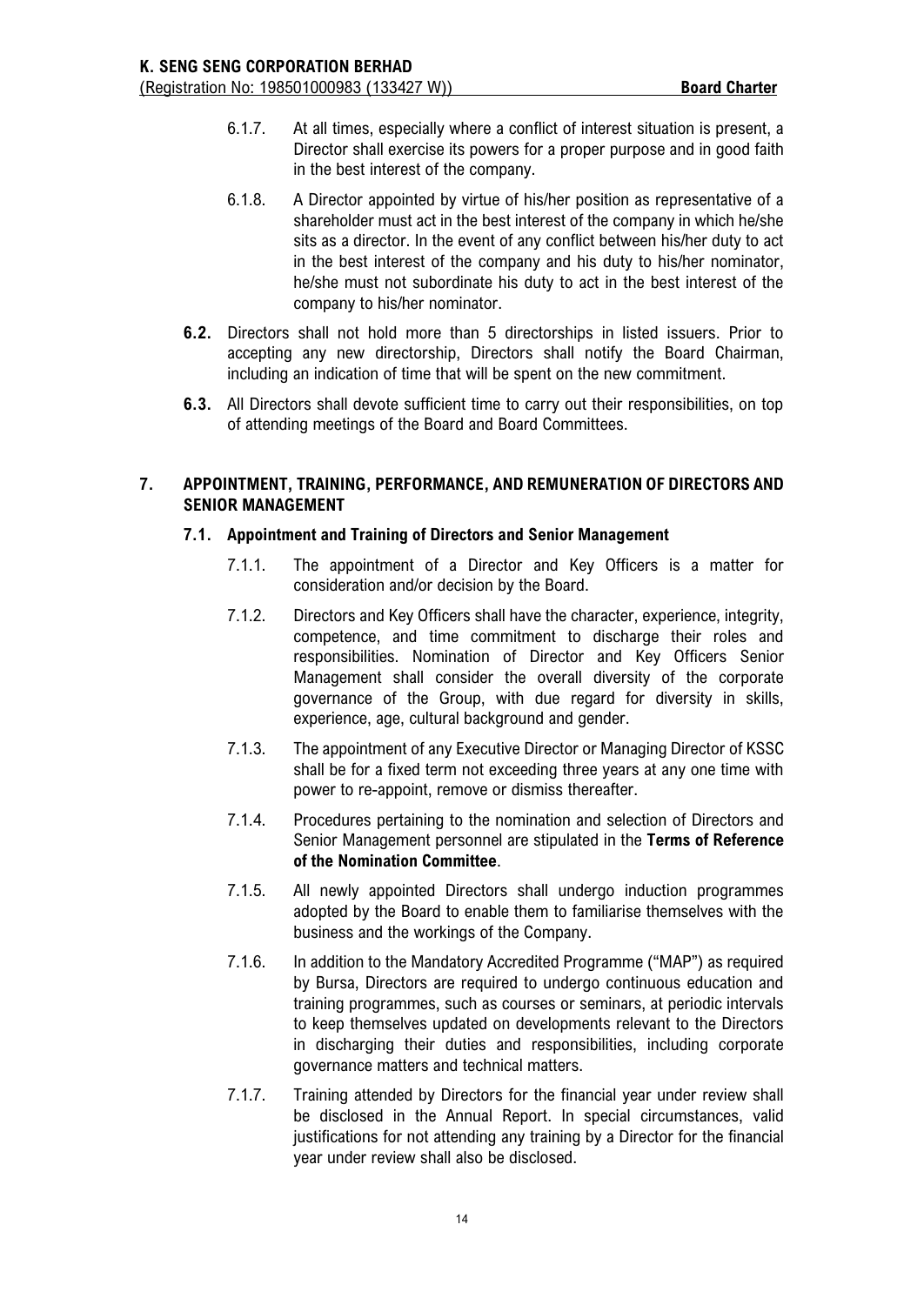# **7.2. Assessment of Directors and Senior Management**

- 7.2.1. Formal and objective annual assessments shall be undertaken to determine the effectiveness and performance of the Board, Board Committees, individual Directors, and Senior Management. The Nomination Committee shall assist the Board in carrying out such assessment.
- 7.2.2. Procedures pertaining to the assessment of Directors and Senior Management personnel are stipulated in the **Terms of Reference of the Nomination Committee**.
- 7.2.3. The Board retains the authority to approve the outcome of the annual assessments and continuing education programmes for Directors.
- 7.2.4. The Board shall disclose a summary of the annual assessment of the Board, Board Committees, and individual Directors, including the outcome, actions taken, and how it has or will influence Board composition.

### **7.3. Remuneration of Directors and Senior Management**

- 7.3.1. The Board has established the following key principles for the remuneration policies and procedures for to determine the remuneration of Directors and Senior Management, as follows:
	- 7.3.1.1. Remuneration shall be aligned with the Company's short- and long-term objectives to attract, motivate, and retain the necessary skills, experience, and talents and shall consider succession planning for the Group;
	- 7.3.1.2. Remuneration shall be commensurate with the contribution of the Director or Senior Management. Remuneration for Executive Directors and Senior Management shall be determined against, amongst others, management performance measures and targets; and
	- 7.3.1.3. Directors shall abstain from deliberation and voting on their own remuneration and they are encouraged to excuse themselves from the meetings during the relevant deliberation and voting.

### 7.3.2. **Annual shareholder approval for Directors' fees and benefit**

- 7.3.2.1. The fees of Directors, and any benefits payable to Directors shall be subject to annual shareholder approval at a general meeting.
- 7.3.3. Policies and procedures pertaining to remuneration of Directors and Senior Management are stipulated in the **Terms of Reference of Remuneration Committee.**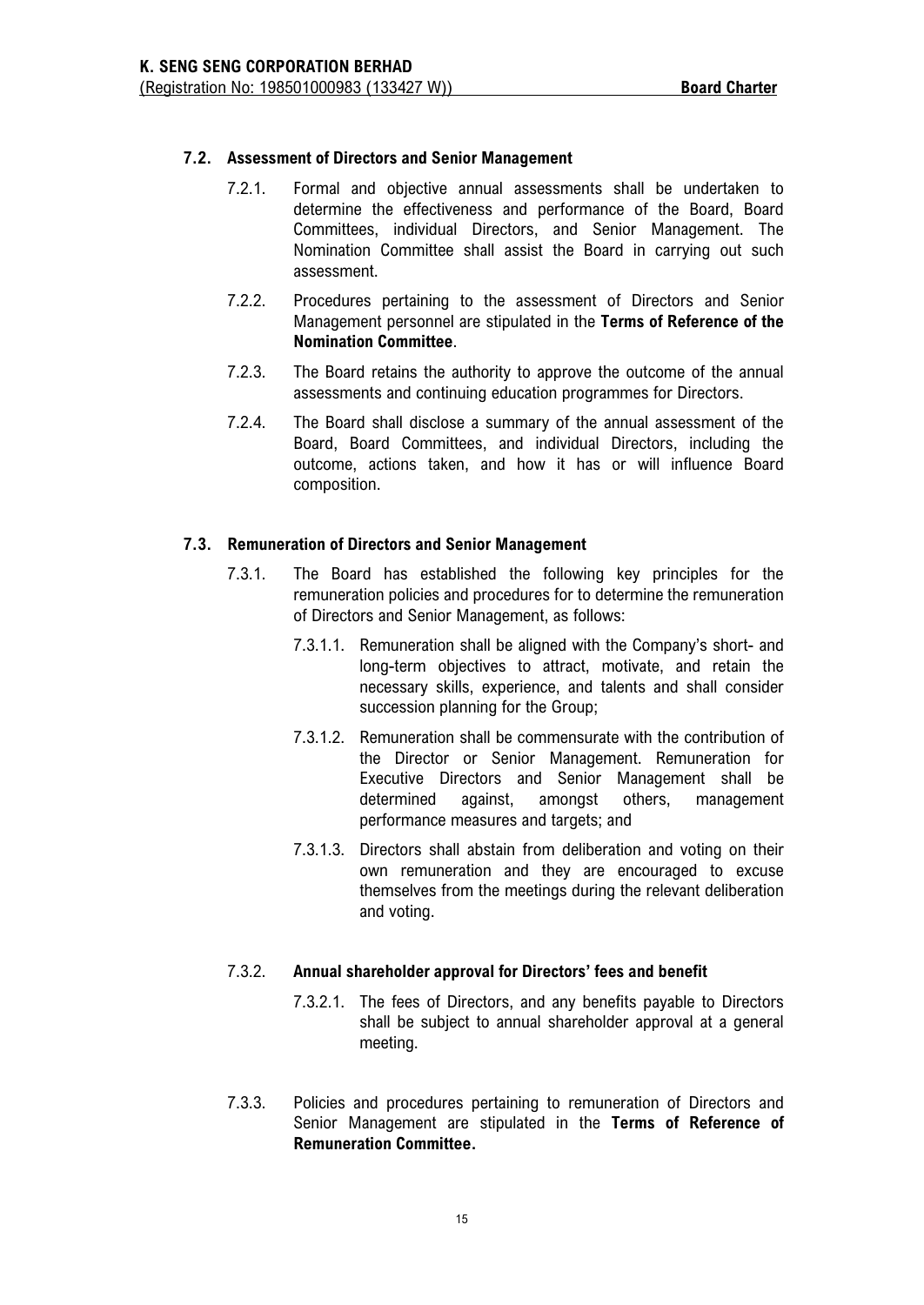# **8. RELATIONSHIP WITH SHAREHOLDERS AND OTHER STAKEHOLDERS**

# **8.1. Corporate Disclosures**

8.1.1. The Board shall ensure policies and procedures on corporate disclosures and communications are in place to ensure timely and accurate disclosure of information in compliance with the Listing Requirements and to facilitate effective stakeholder communication. The KSSC Group's **Corporate Disclosure Policies and Procedures** has been established for this purpose.

# **8.2. Investor Relations**

The Board acknowledges the need for shareholders and investors to be informed of all material business matters affecting the Company and, as such, the Board adopts an open and transparent communication policies in respect of its relationship with its shareholders and investors, as follows:

- 8.2.1. The Board ensures the timely release of quarterly and annual financial results with an overview of the Company and the Group's performance and operations;
- 8.2.2. A press interview may be held on ad hoc basis whereby the Group Managing Director will give a press release presenting the Company and the Group's results and prospect and outlining any specific event for notation;
- 8.2.3. The Company shall ensure its corporate website is continuously updated to provide easy access to corporate information pertaining to the Group and its activities; and
- 8.2.4. The Board ensures shareholders have the information they require to make an informed decision on the appointment and re-appointment of a Director, including any interest, position, or relationship that might influence, or reasonably be perceived to influence, in a material respect their capacity to bring and independent judgement to bear on issues before the Board and to act in the best interest of the Company as a whole.

In this regard, the Board shall provide a statement as to whether it supports the appointment or reappointment of the Director/ candidate and the reasons.

### **8.3. Relationship with Other Stakeholders**

- 8.3.1. In pursuing the vision and mission of the Company, the Board recognises that no company can sustain by maximising shareholder value alone. In this regard, the needs and interests of other stakeholders shall also be taken into consideration.
- 8.3.2. The Board shall ensure that the Company integrates responsible and ethical business practices in the Group's business operations to ensure the long-term sustainability of the business.
- 8.3.3. To pursue the demonstration and carrying out of the Company's corporate responsibilities, the Board adopts the following: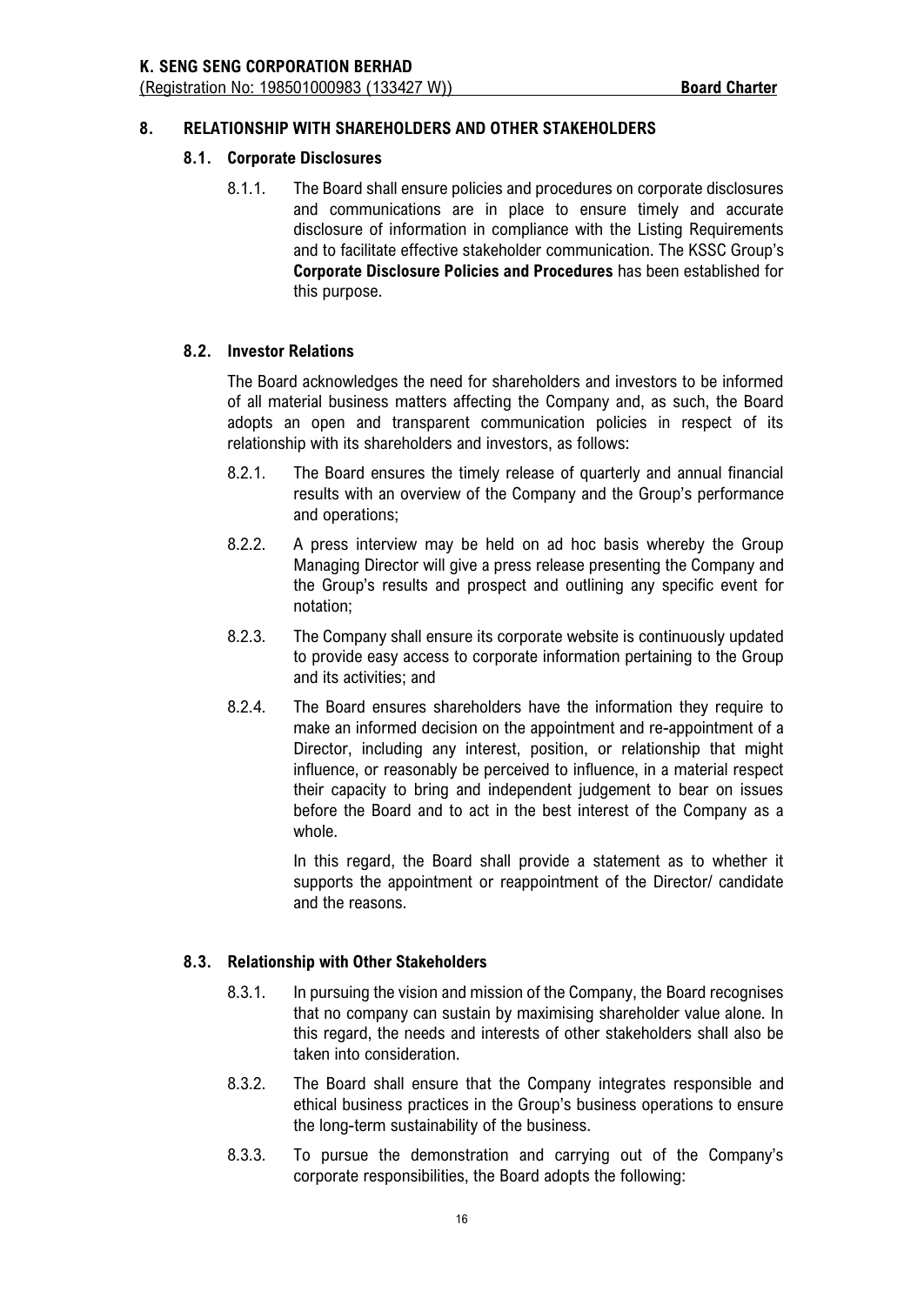- (a) The Company will strive towards enhancing and creating a good return to safeguard shareholders' investments;
- (b) The Company will strive towards developing and providing products and services which offer value in terms of price and quality and have minimal social and environmental impacts;
- (c) The Company acknowledges that employees are invaluable assets and play a vital role in achieving the vision and mission of the Company;
- (d) The Company adopts comprehensive, documented policies and procedures with respect to the following:
	- occupational safety and health standards with the objective of providing a safe, conducive, and healthy working environment for all employees; and
	- industrial relations standard with the objectives of managing employees' welfare and wellbeing in the workplace.
- (e) The Company acknowledges the need to safeguard and minimise the impact on the environment in pursuing the Company's vision and mission;
- (f) The Company adopts comprehensive, documented policies and procedures as part of its commitment to protect the environment and to contribute towards sustainable development;
- (g) The Company supports initiatives on the protection and preservation of the environment; and
- (h) The Company supports initiatives contributing towards the welfare of the community in which it operates and charitable causes and initiatives on community development projects.
- 8.3.4. The Board shall ensure that the Company sustainability strategies, priorities and targets, and performance are communicated to the stakeholders, as relevant.

# **9. BOARD PROCEDURES**

# **9.1. Access to Information and Independent Professional Advice**

- 9.1.1. All Directors shall have unrestricted access to Management and to information pertaining to the Group relevant to the discharge of their duties and responsibilities.
- 9.1.2. Subject to the Board's approval, Directors are entitled to obtain independent professional advice at the cost of the Company in discharging their duties, where necessary.

# **9.2. Board Meetings and Circular Resolutions**

9.2.1. The Board shall meet at least once every quarter. The schedule for the Board meetings for the year shall be prepared by the Company Secretary(ies) and distributed to Directors in advance.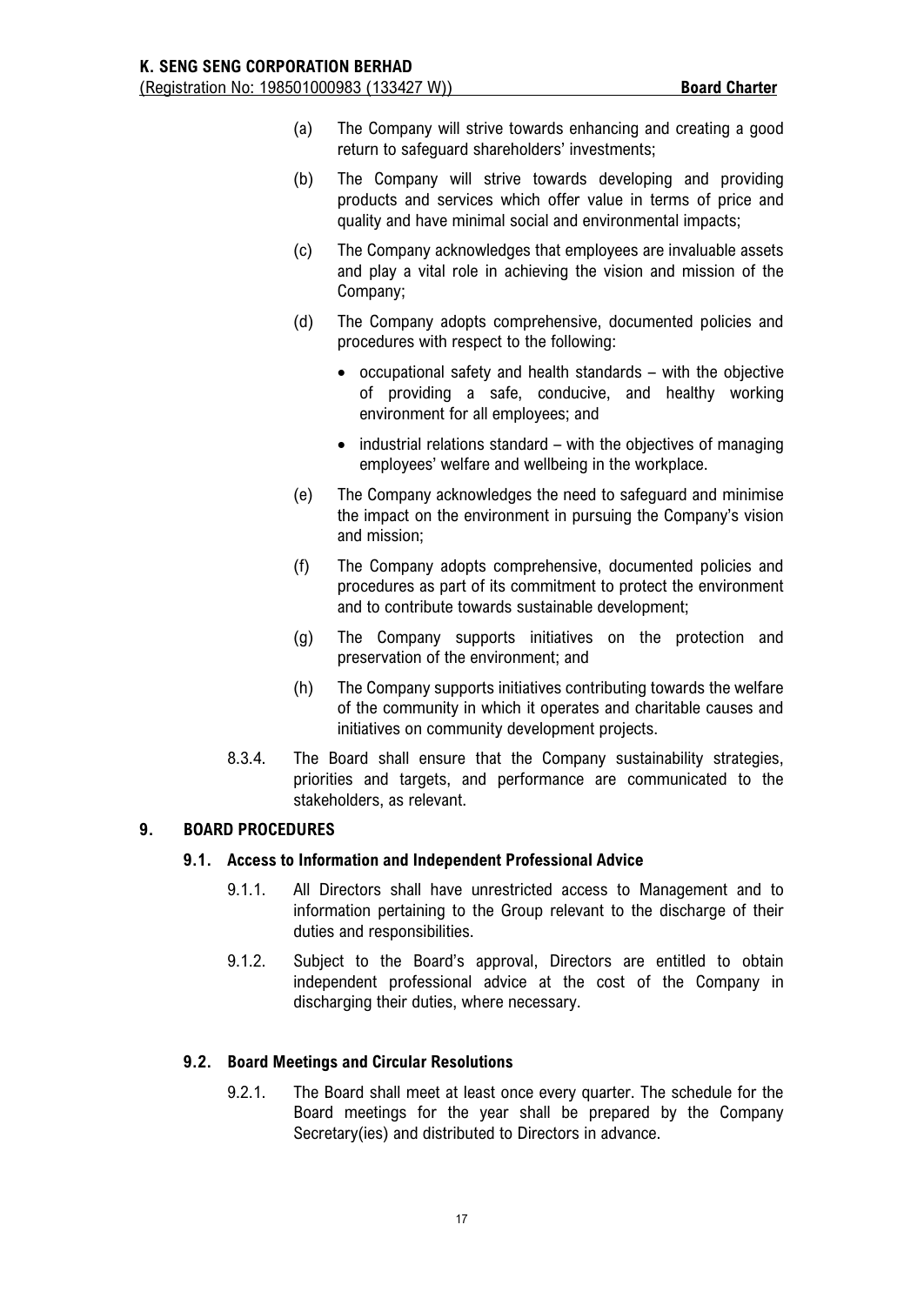# 9.2.2. **Board Agenda and Meeting Papers**

- 9.2.2.1. The meeting agenda shall be set by the Board Chairman, assisted by the Group Managing Director and in conjunction with the Company Secretary(ies).
- 9.2.2.2. To allow sufficient, quality information for Directors to consider the relevant information, the Board Chairman may determine the information required to be submitted as Board meeting papers.

Generally, the Board meeting papers include, but are not limited to, the following:

- (a) quarterly financial report of the Company and the Group;
- (b) draft minutes of previous Board meeting for confirmation;
- (c) minutes of meetings of all Board Committees;
- (d) a current review of the operations of the Company;
- (e) reports on recurrent related party transactions and any related party transactions arising;
- (f) Directors' and Substantial Shareholders' share-dealings; and
- (g) annual budget and its progress.
- 9.2.2.3. The Management is responsible for providing all Directors with required information to enable effective Board deliberation. Directors may make further enquiries or request for further information where necessary.
- 9.2.2.4. To allow sufficient time for Directors to consider the relevant information, Board meeting agenda and meeting papers are to be circulated at least seven (7) days, or a shorter period where unavoidable, prior to the meeting.
- 9.2.3. The quorum necessary for the transaction of business of a Board meeting shall be three (3).
- 9.2.4. The Board Chairman shall preside at all meetings. In the absence of the Board Chairman, a chairman of the meeting shall be appointed from amongst the Directors present.
- 9.2.5. All Directors are required to attend Board meetings. Attendance is not restricted to physical presence.
- 9.2.6. Management personnel who are not Directors may be invited to attend and speak at meetings on matters relating to their sphere of responsibilities. The Board may also invite external parties, such as auditors, solicitors, and consultants, as and when the need arises.
- 9.2.7. Board resolutions shall be adopted by a majority of votes of all Directors present. The chairman shall have a casting vote in case of an equality of votes.
- 9.2.8. Board deliberations and resolutions shall be documented in minutes. The draft minutes shall be tabled at the following meeting for the Board's confirmation and signed by the Board Chairman. Board meeting minutes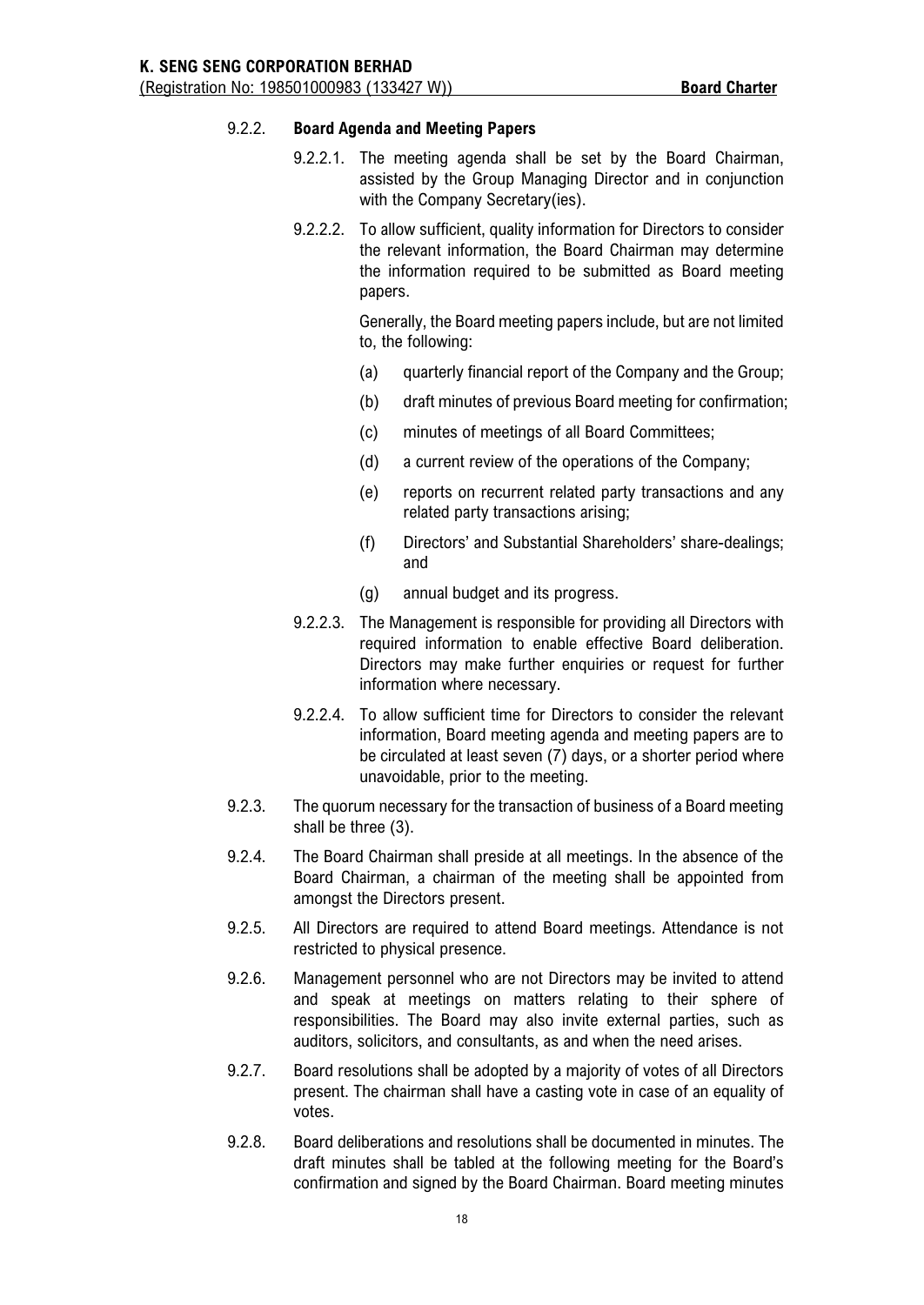shall be kept by the Company Secretary(ies) and available for inspection by any Director during office hours.

# 9.2.9. **Circular Resolutions**

- 9.2.9.1. In the event circular resolution is required to obtain Board's approval for matters arising between Board meetings, the circular resolution shall be supported by relevant papers setting out details of the subject matters, including sufficient and quality information.
- 9.2.9.2. Directors may request for more information from Management before arriving at a decision on the subject matter.
- 9.2.9.3. All circular resolutions shall be tabled for confirmation at the following Board meeting.

# **9.3. General Meetings (including Annual General Meetings, "AGM", and Extraordinary General Meetings, "EGM")**

- 9.3.1. All Directors are to attend General Meetings. The Chairmen of the Board Committees are to provide meaningful response to questions addressed to them during General Meetings.
- 9.3.2. The Board shall ensure that General Meetings facilitates effective communication and meaningful engagement between the Board, Senior Management, and shareholders. The Board shall provide timely and relevant information to shareholders and encourage active participation by shareholders at General Meetings, including taking the following measures:
	- (a) ensure notice for Annual General Meetings to be given to shareholders at least 28 days prior to the meeting;
	- (b) ensure each item of special business included in the notice of meeting is accompanied by a full explanation of the effects of the proposed resolution;
	- (c) consider the use of technology to facilitate shareholders' participation, including voting in absentia and remote/online attendance, while appropriately managing cybersecurity risks and practicing good cyber hygiene;
	- (d) ensuring general meetings are interactive and include robust discussion on amongst others the Company's financial and nonfinancial performance as well as long-term strategies;
	- (e) ensuring shareholders have sufficient opportunity to pose questions and receive meaning;
	- (f) in the case of any online general meeting (whether fully online/virtual or hybrid), the Board shall ensure such online general meeting enables shareholders to interact at a similar level as if they are attending a physical general meeting;